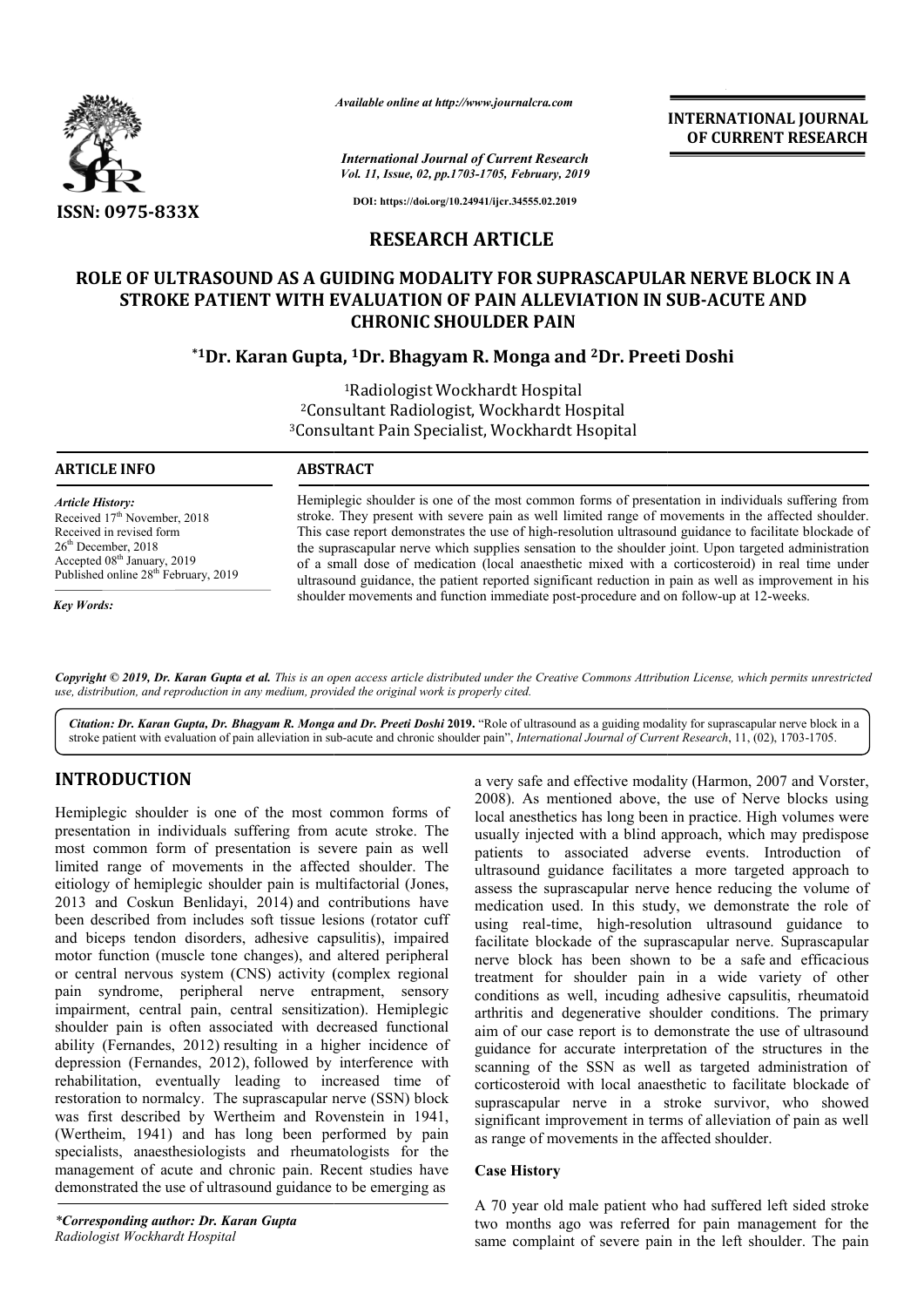was provoked on all passive movements of the shoulder which prevented physiotherapy which is an extremely useful component in rehabilitation of stroke patients to restore strength. Limited shoulder motion and pain may profoundly affect many aspects of daily living, cause psychological distress, sleep problems and impact the quality of life. The imaging investigations revealed no gross anatomical abnormality for the restricted range of movements and diagnosis of shoulder hand syndrome was made. The pain is similar to adhesive capsulitis or frozen shoulder. The patient had failed conservative management with topical modalities, oral medications and inability to do physiotherapy worsened his condition progressively resulting in excruciating pain. At our hospital, the Pain Specialist advised to subject him to a minimally invasive specialised procedure called suprascapular nerve block under Ultrasound guidance with the help of Consultant Sonologist. The procedure was carried out under local anaesthesia in the Department of Ultrasound on outpatient basis.

*Technique:* The patient is in a comfortable sitting position with hand resting on contralateral shoulder and a linear array transducer is used. In some cases, curvilinear transducer may be used for visualisation if the field of view of linear transducer is limited by the patient's body habitus. The ultrasound transducer in a transverse orientation is placed over the scapular spine. By moving the transducer cephalad, the suprascapular fossa is identified. While imaging the supraspinatus muscle and the bony fossa underneath, by moving the ultrasound transducer laterally (maintaining a transverse transducer orientation), the suprascapular notch will be located. This notch is converted into a foramen by the superior transverse scapular ligament which allows the passage of the suprascapular nerve with the suprascapular artery traversing superior to the superior transverse ligament. The supra-scapular nerve is seen as a round hyperechoic structure at 4 cm depth beneath the transverse scapular ligament in the scapular notch. A 22-gauge spinal needle is inserted along the longitudinal axis of the ultrasound beam. After aspiration to ensure that the needle was not in the suprascapular artery or vein, Bupivacaine 0.25% (4 ml) and triamcinalone (40 mgs) are injected with spread of the drug noted in real-time.

## **RESULTS**

He got excellent pain relief almost immediately and remained pain free to cooperate for the physical therapy. This procedure helped in breaking the vicious cycle of pain, stiffness resulting into more pain. At the two week follow-up, the patient's pain had significantly reduced and his shoulder movements and function had improved as well. The patient was evaluated on a Numeric Rating Scale (NRS) on a scale of 0-10 (0 representing No pain to 10 representative of worst pain ever). At the time of presentation the patient indicated his pain to be at 9 on NRS scale. Immediate post procedure the patient indicated the pain to be 3 (Hurts little bit) while at 12 weeks follow-up he indicated the pain to be at 1 (No hurt).

# **DISCUSSION**

Suprascapular nerve arises from the upper trunk of the brachial plexus which is formed by the union of the ventral rami of the fifth and sixth cervical nerves (C5,6).



It then traverses the suprascapular notch and descends deep to the supraspinatus and infraspinatus. The SSN provides 70% of sensory innervation to the shoulder joint.<sup>7</sup> Etiologies that contribute to chronic shoulder pain, the afferent fibers of SSN may become entrapped by injured tissues or sensitized due to chronic pain. The result of our case study showed that suprascapular nerve block (SSNB) using a local anaesthetic with a corticosteroid was more effective, safe and with good compliance, especially for reducing pain and improving range of movement in hemiplegic shoulder. Compared to blind intraarticular corticosteroid injection, ultrasound guided SSNB with a combination of medication as described above was significantly better for reducing pain immediate after the procedure as well as at a 12- week follow-up. SSNB is shown to be an effective and safe method for pain relief and improving the range of motion (ROM) in many other groups of patients who had shoulder pain from a variety of other causes such as non-specific shoulder pain, chronic shoulder pain (Shanahan, 2003), rotator cuff tendonitis, rheumatoid arthritis, frozen shoulder (Jones, 1999), and pain after arthroscopic shoulder surgery.

Few of the major complications of targeting the SSN at the notch are the potential risk of pneumothorax, intravascular injection, injury or misplacement (Moore, 1979). The precision of the needle tip location is significantly improved by using imaging techniques, such as ultrasound guidance. These potential complications can hence be avoided as the pleura lies anterior to the scapula and using a sagittal transducer orientation, the pleura can be identified deep to the superior border of the scapula at its medial aspect.

*<sup>1704</sup> Dr. Karan Gupta et al. Role of ultrasound as a guiding modality for suprascapular nerve block in a stroke patient with evaluation of pain alleviation in sub-acute and chronic shoulder pain*